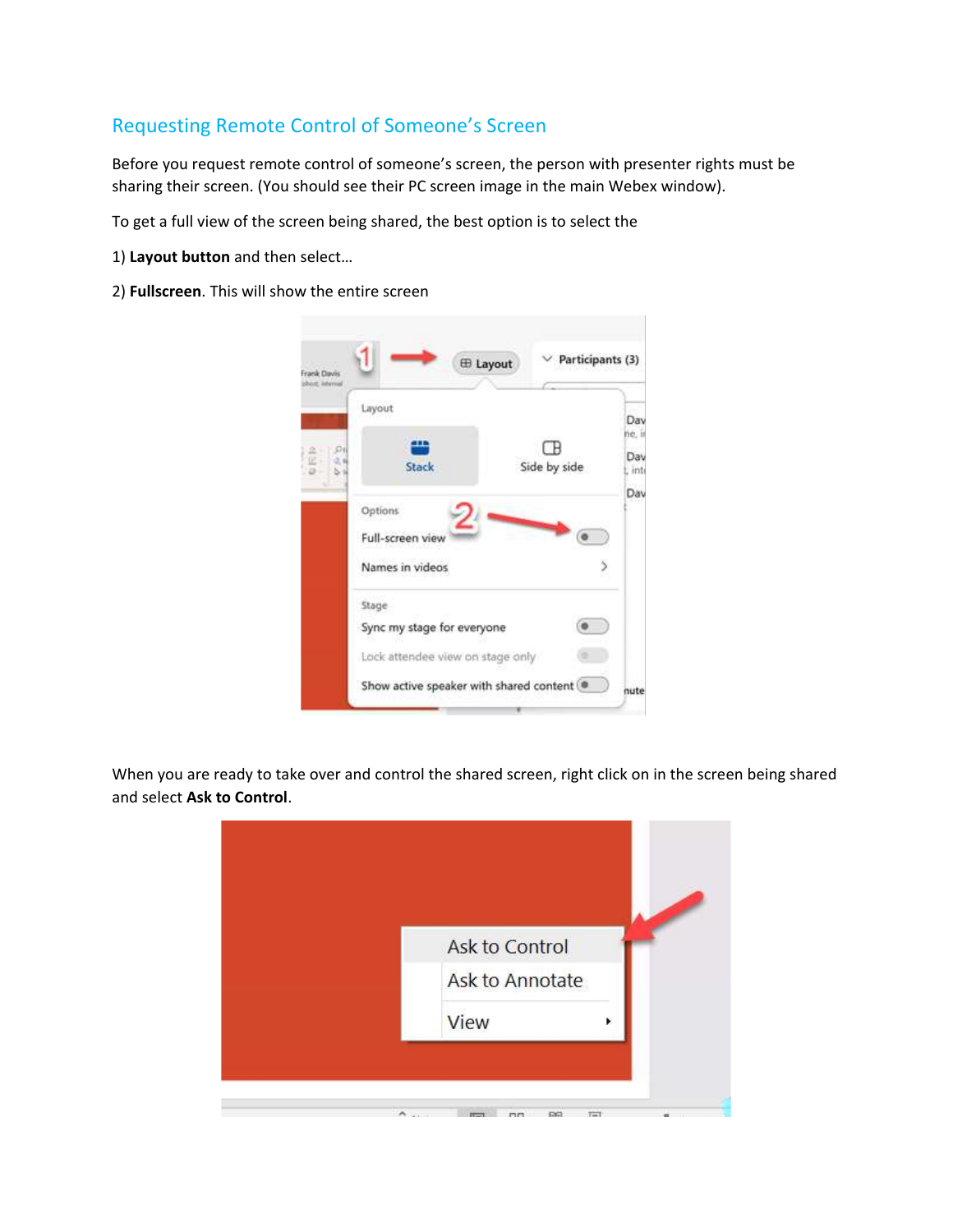You will be presented with the confirmation screen below. Select **Request** to send to the request to the person sharing their screen.



You will see the **Request Remote Control** window pop up once you have sent the request.



Once the person sharing their screen grants your request you will see the **Remote Control** window open. Click on **Take Control** and you will be able to control their screen with your mouse and keyboard.